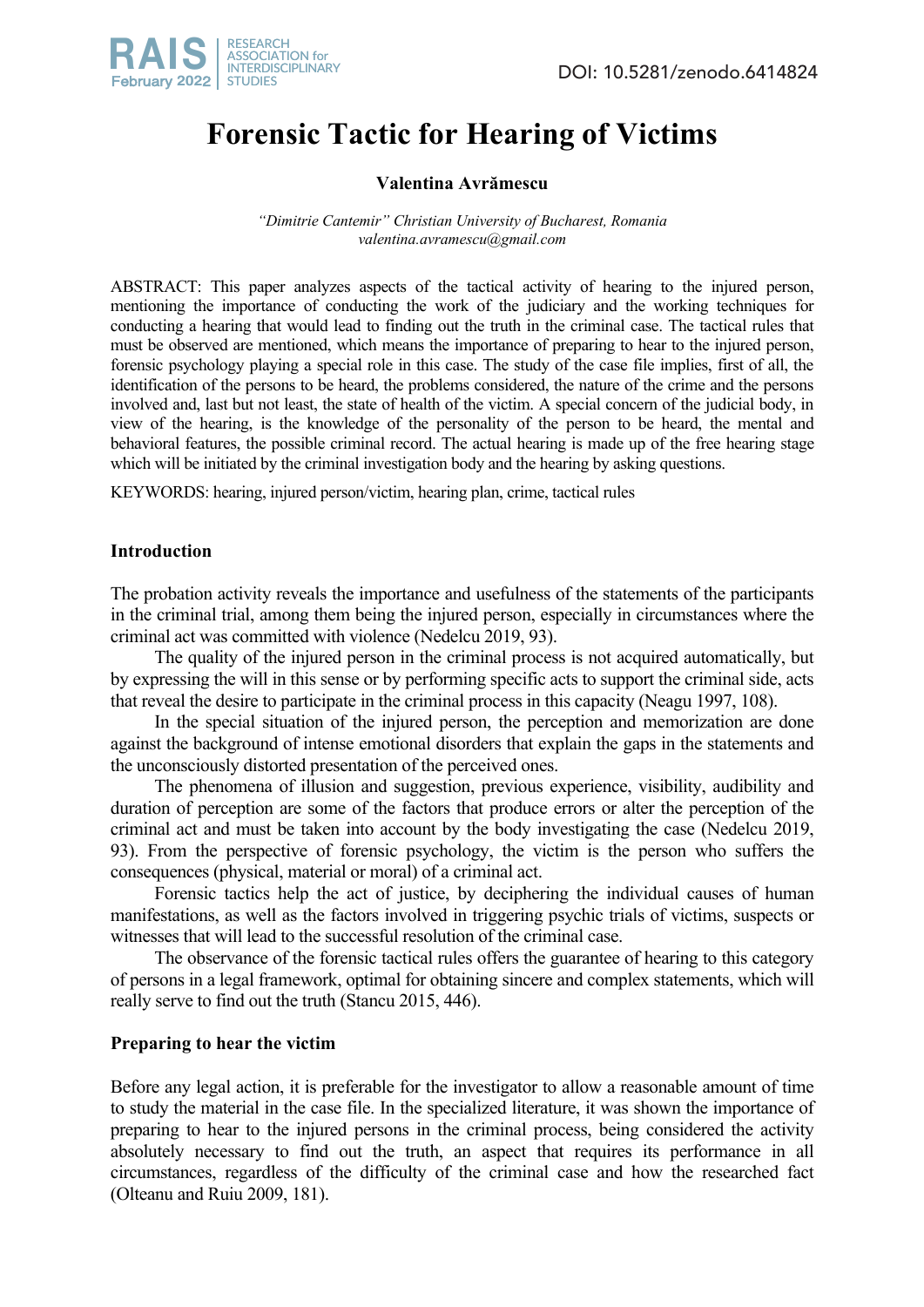Preparing to hear to the injured person is an absolutely necessary activity, which must be directed in directions typical of any hearing, fitting with that of the witness (Stancu 2015, 460).

This activity requires the criminal investigation body to study the material of the case, to know the persons to be heard and to draw up a hearing plan, examining the existing evidence in the case file.

*The study of the material of the case* implies the establishment of the persons to be heard as the injured party, civil party or civilly responsible party and also if they can have this quality and on what grounds (Buzatu 2013, 114).

The materials studied by the follow-up body differ in relation to the particularities of each case: the minutes of the on-site investigation, the photographic drawings, the sketches, the expert reports, the informative reports, the statements of the witnesses.

By studying the mentioned documents, it can be established:

- the persons to be heard;
- issues to be considered;
- the nature of the crime committed, the persons involved and the values concerned;
- if the victim knows the perpetrator;
- the state of health of the victim;
- the nature, extent of the damage caused and the possibilities for its recovery;

- the determination of the civilly responsible person to be introduced in the criminal process (Grofu 2019, 85).

*Knowing the people to be heard* is another tactical requirement of hearing preparation. We mention the fact that the judicial body must show a special concern for knowing the personality and the psychic features specific to the parts to be heard.

The data regarding the identity, training, profession, workplace, must be completed with those regarding the behavior of the injured persons before and after the crime, the psychological profile, the nature of the possible relations with the persons involved in the criminal act (Ciobanu and Stancu 2017, 162).

*The elaboration of the hearing plan* aims at the problems that can be clarified by hearing to the injured person, the probative material that will be used during the hearing and the order in which it will be used, a plan that will be different from case to case (Buzatu 2013, 115).

*The elaboration of a hearing plan,* in the case of the injured person, will follow:

- the conditions under which the parties have become aware of the facts or circumstances in respect of which they are being heard;

- the position of the injured party or of the civil party towards the other parties, their interest to declare in a certain way;

- the nature and value of the evidence to be used in the hearing (Stancu 2015, 461).

The hearing plan is placed at the end of the hearing preparation activity and is based on the elements resulting from the study of the file and the knowledge of the persons to be heard, ensuring that framework conducive to obtaining complete and accurate statements (Pletea 2003, 135). Knowing the personality of the person to be heard is another tactical guideline for preparing for the hearing, the judicial body must show a special concern for knowing the personality and mental traits of the parties to be heard.

The judicial body must know:

- if the victim directly perceived the film of the criminal activity;
- the personality of the injured person;
- mental and behavioral traits, possible mental or physical illnesses of the injured person;
- the relational circle of the victim;
- possible contraventional or criminal antecedents of the victim (Grofu 2019, 85-86).

The injured party possesses particularly valuable information about the perpetrator and the circumstances of the act, physical and mental traumas. Victims may intentionally distort reports of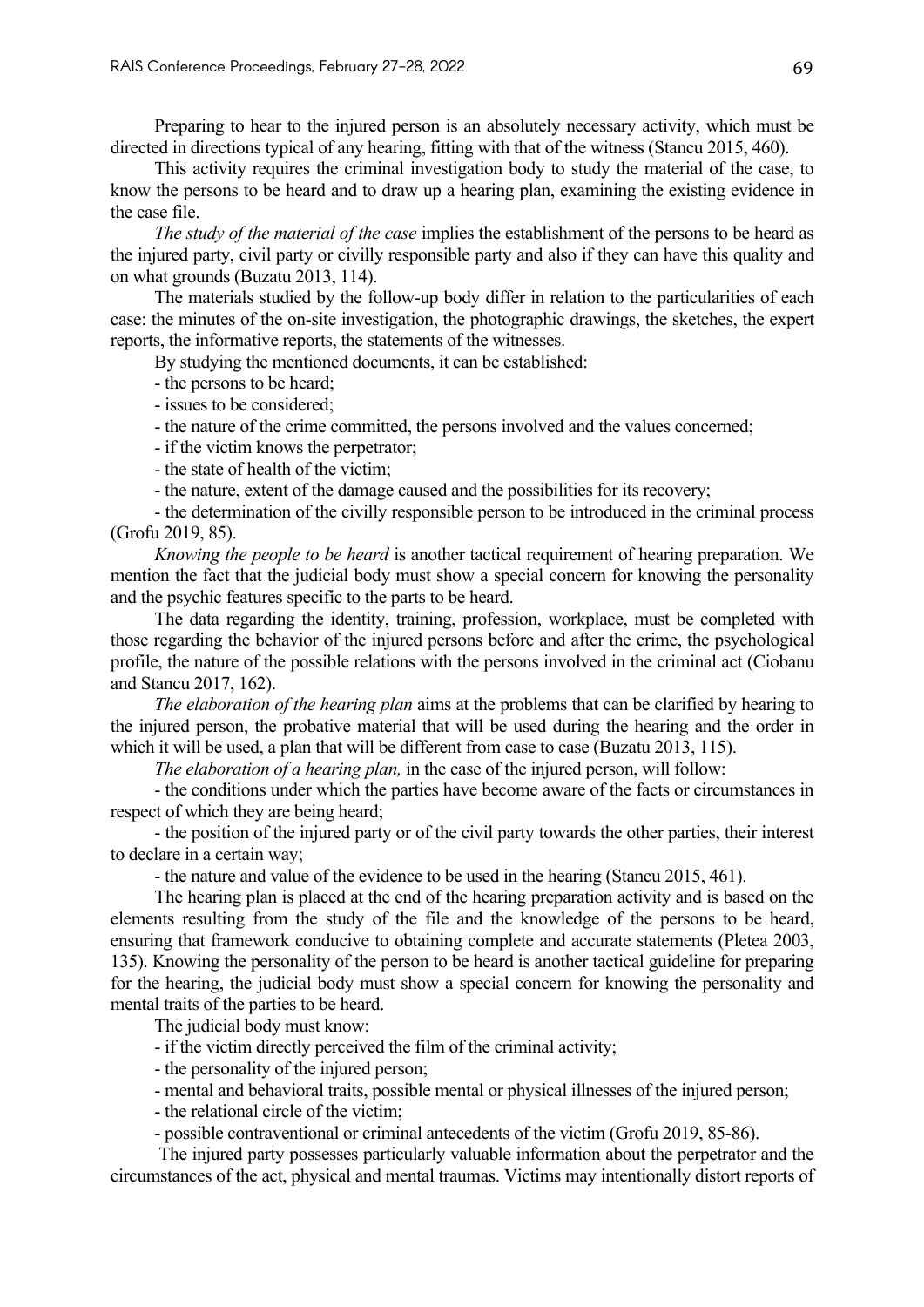fact, either to shorten their contribution to the genesis of the conflict or to obtain greater compensation (Ionescu 2007, 186).

#### **Carrying out the actual hearing of the injured person**

*Identity verification* is the first moment of the actual hearing.

At this stage, neutral questions have the advantage of familiarizing the victim with the atmosphere in which the hearing takes place and her conviction that the judiciary is well informed and may lead her to give up any attempt to mislead (Stancu 2015, 461).

*The stage of the free hearing* will be initiated by the criminal investigation body by asking a generic question (Grofu 2019, 88).

The main tactical rules applied are the following:

- hearing to the injured person carefully, calmly and patiently, without being interrupted by the judicial body;

- the injured person must be allowed to state the facts with his own means of expression, corresponding to his level of training;

- the intervention of the judicial body during the reporting is required only if the possibilities of expression of the injured person do not allow him to make a free and coherent presentation of the perceived facts and circumstances;

- the judicial body must avoid any gesture, reaction, expression by which the statements of the injured person are approved or rejected;

- during the free report, the judicial body will permanently study the psychology of the interviewed person and will note its significant aspects and possible contradictions or ambiguities in the presentation (Buzatu 2013, 115-116).

The free hearing allows the injured person to present what happened to him, as well as other aspects that he considers necessary for the investigation. Through this, the investigator can study the interviewed person, can receive from him a series of unknown data until that moment or even data about other facts that can lead to the extension of the research (Grofu 2019, 88).

*Guided hearing or hearing by asking questions*

The formulation of questions is done in order to clarify some aspects that are unclear, confusing, inconsistent with reality. The concrete content of the questions depends on the nature of the deed, on the consequences of the deed, on the personality of the victim, his state of health (Buzatu 2013, 116).

Asking questions becomes mandatory in the case of victims who are suspected of their sincerity and good faith.

*Completion questions* are necessary in cases where the injured person relates less than what he actually perceived (Stancu 2015, 463).

*The clarification questions* concern those aspects to which the injured person referred, but the lack of clarity requires some details.

*The helpful questions* are intended to reactivate the memory and remove distortions such as transformations. The tactical process is the recollection through the association of ideas, which represent those connections between objects and phenomena (Ciobanu, Stancu 2017, 166-167).

*The control questions* are intended to verify statements in terms of accuracy and veracity. We mention the fact that this kind of question is useful because it allows the verification of the position of fidelity or insincerity that the injured person adopts (Suciu 1972, 585).

Questions will be asked regarding:

a) The previous relations with the offender, whether or not he was known, the conduct before the communication of the deed;

b) The actual moments of the events. These questions come to complete the data from the free report on the place, time and manner of committing, the number of participants, the blows applied, their order, the discussions captured. Details of the stolen goods will be required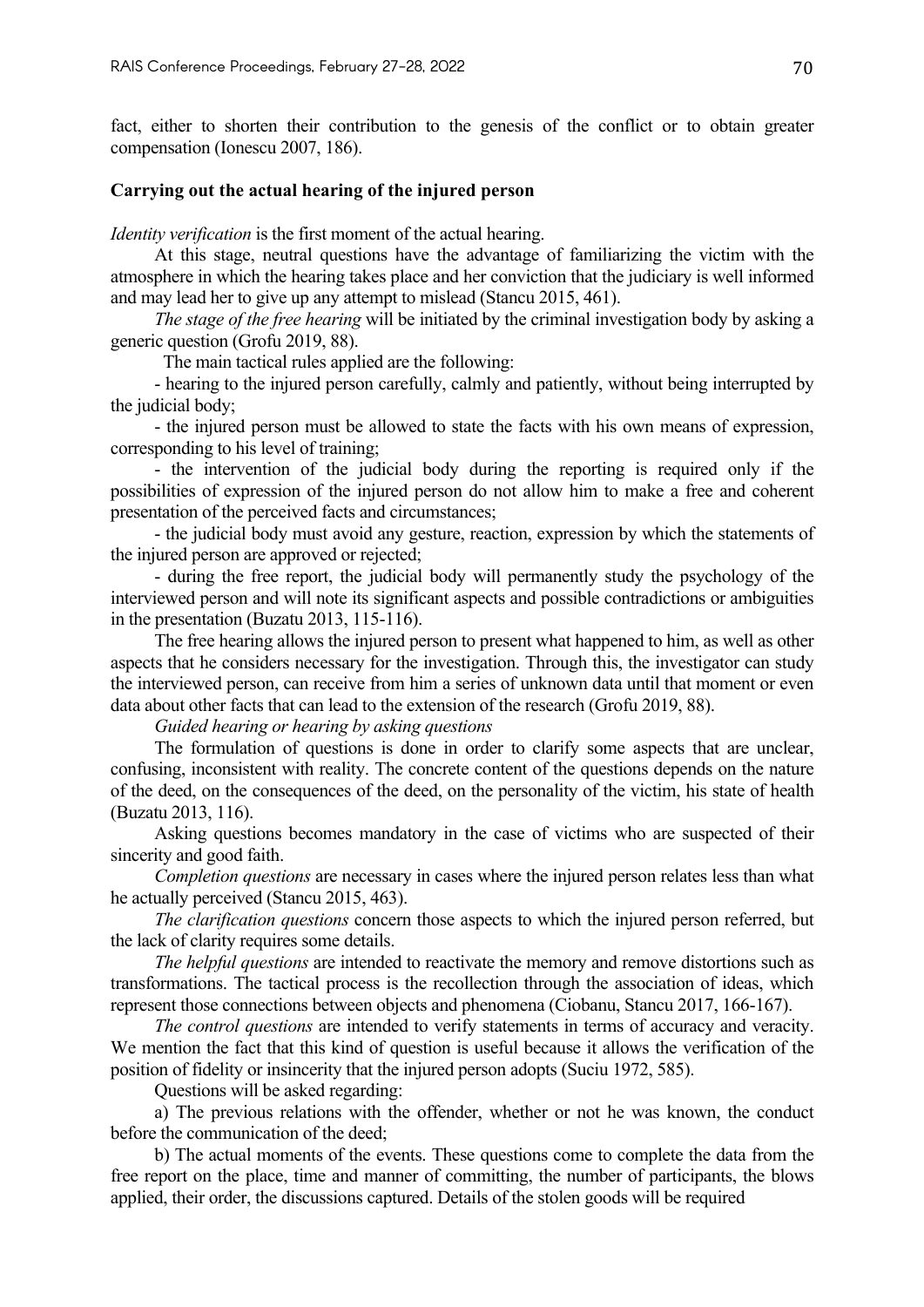c) Elements subsequent to the crime: the offender's attitude towards the consequences of the crime, other persons who appeared at the crime scene after transporting the victim to the hospital, following the perpetrator, trying to limit the damage (Ionescu 2007, 186).

Questions must be addressed in accordance with tactical rules. They must not contain elements of intimidation or distress of the person heard (Buzatu 2013, 117). The tactics of hearing the injured person are also used in the case of hearing the other parts of the criminal process, respectively the civil party and the civilly responsible person (Grofu 2019, 89).

## **Fixing the results of the hearing of the injured person**

The statements of the injured person in the criminal process are recorded by the criminal investigation body on standardized forms.

The statement must include:

- identification data of the interviewed person;
- description of the facts and circumstances in which the crime was committed;
- the person of the perpetrator;
- the mention of notifying the possibility of acquiring the quality of civil party:
- the amount of damage caused by the crime;
- the amount with which the civil party is constituted in the criminal process:
- the signature of the person heard on each page of the statement;

- signature of the interpreter, representative of the guardianship authority, parent, guardian, curator.

During the criminal investigation, the hearing of the injured person is recorded by audio or audio-video technical means, when the criminal investigation body deems it necessary or when the injured person has expressly requested it. If the injured person is a minor, the recording of their hearing by audio or audio-video technical means is mandatory in all cases (Grofu 2019, 89).

**The verification and appreciation of the statements of the injured person** is necessary for the establishment of the truth and the correct appreciation of the testimony. The verification will be made by comparing the statements of the injured person with the other means of evidence administered in the case, as well as by performing criminal prosecution activities, such as: hearing to witnesses, suspects (defendants), confrontations, findings, expertise, reconstitutions, investigation of the place deed (Ciobanu and Stancu 2017, 168).

The evaluation of the statements can be done by performing other activities in addition to criminal prosecution, such as: studying documents issued by the person heard, verifying the activities carried out during the period in which he claims to have been at the crime scene.

The evaluation of the victim's statement requires a content analysis, based on which the criminal investigation body or the court scientifically interprets the information material gathered to determine the extent to which it serves to find out the truth (Stancu 2015, 464)

#### **Conclusions**

The hearing of the injured persons is a very important activity in the judicial process. Regardless of the degree of difficulty, the investigator must pay a lot of attention to solving the case to find out the truth. First of all, the team of investigators must consider the knowledge of the personality and the psychic features that are to be heard.

From the information obtained, the judicial body can notice the interest of the injured person regarding the settlement of the case and the real possibility to report the committed deeds correctly.

Forensic tactics are an aid tool for justice, thus discovering the causes of human manifestations and factors that lead to the onset of behaviors of individuals, successfully contributing to criminal cases.